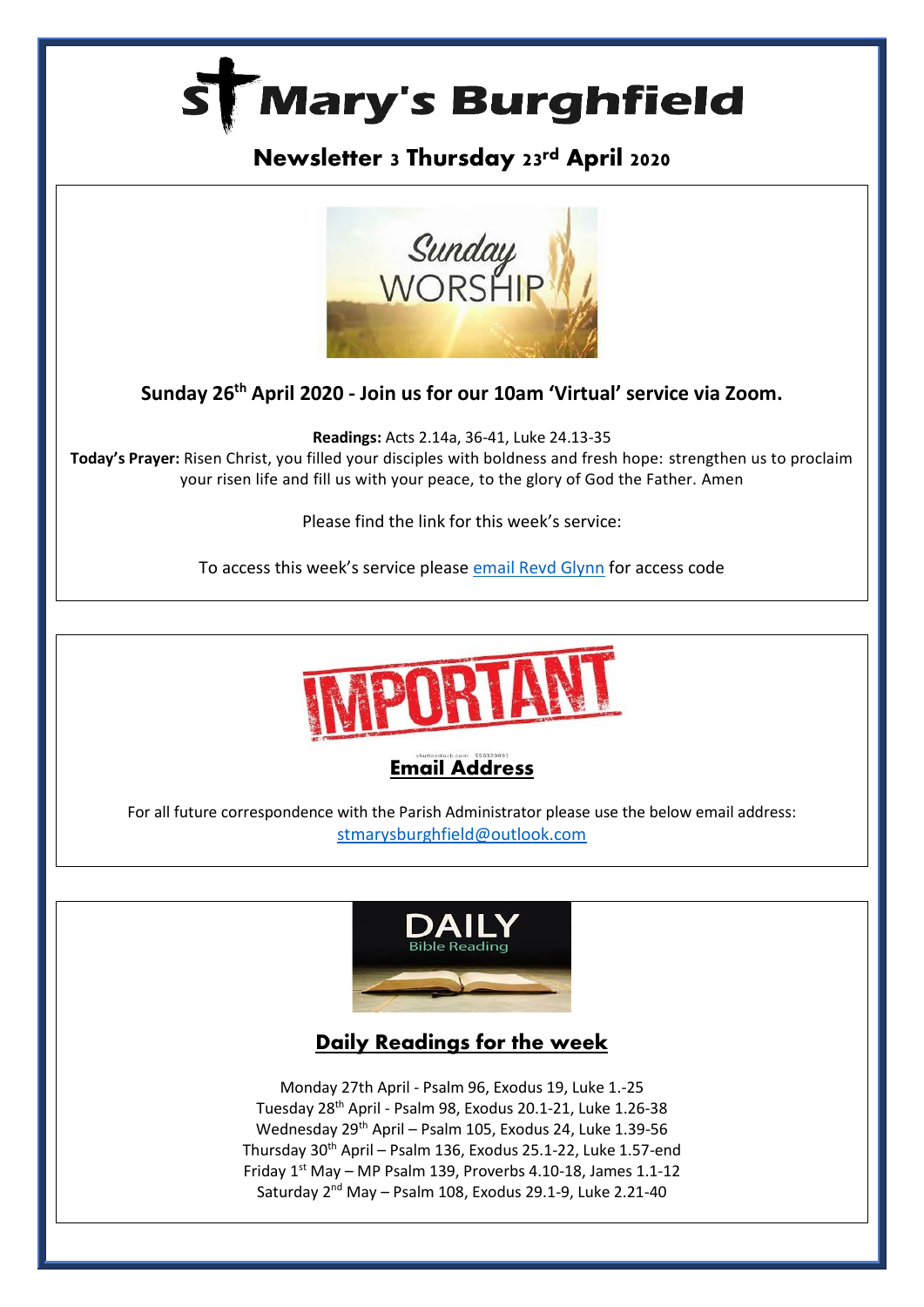

## **Monthly Prayer Meeting**

Prayer is so important so please come and join us as we pray together for the world, our country, our community, and church. It is for everyone and anyone and no need to be a 'prayer expert'. As we are still in 'lockdown' we will do the same as we did last month and offer the meeting through 'Zoom'. Please find the link below to join in.

#### **Time: Monday 27th April 2020 08:00 PM**

To access this week's service please [email Revd Glynn](mailto:Revd%20Glynn%20Lautenbach%20%3cglynn.lautenbach@stmarysburghfield.org%3e?subject=Sunday%20service%20Zoom%20access%20code%20) for access code



## **Prayers at St Mary's going forward**

We are publishing three prayers and reflections per week (Mon, Wed, Fri) which we hope you will find helpful. These will be available on our website and Facebook page.

Thank you to those who have given feedback on how helpful you have found them.



### Please pray for:

- Theale Road, Hose Hill, Bennett's Hill, School Road, The Rowans Community
- All involved in pastoral care, school pastors, Café B and the Befrienders, The Food Bank
- All working in local businesses; self-employed and unemployed
- Those who have died recently Anne Hipwell (Known as Tricia)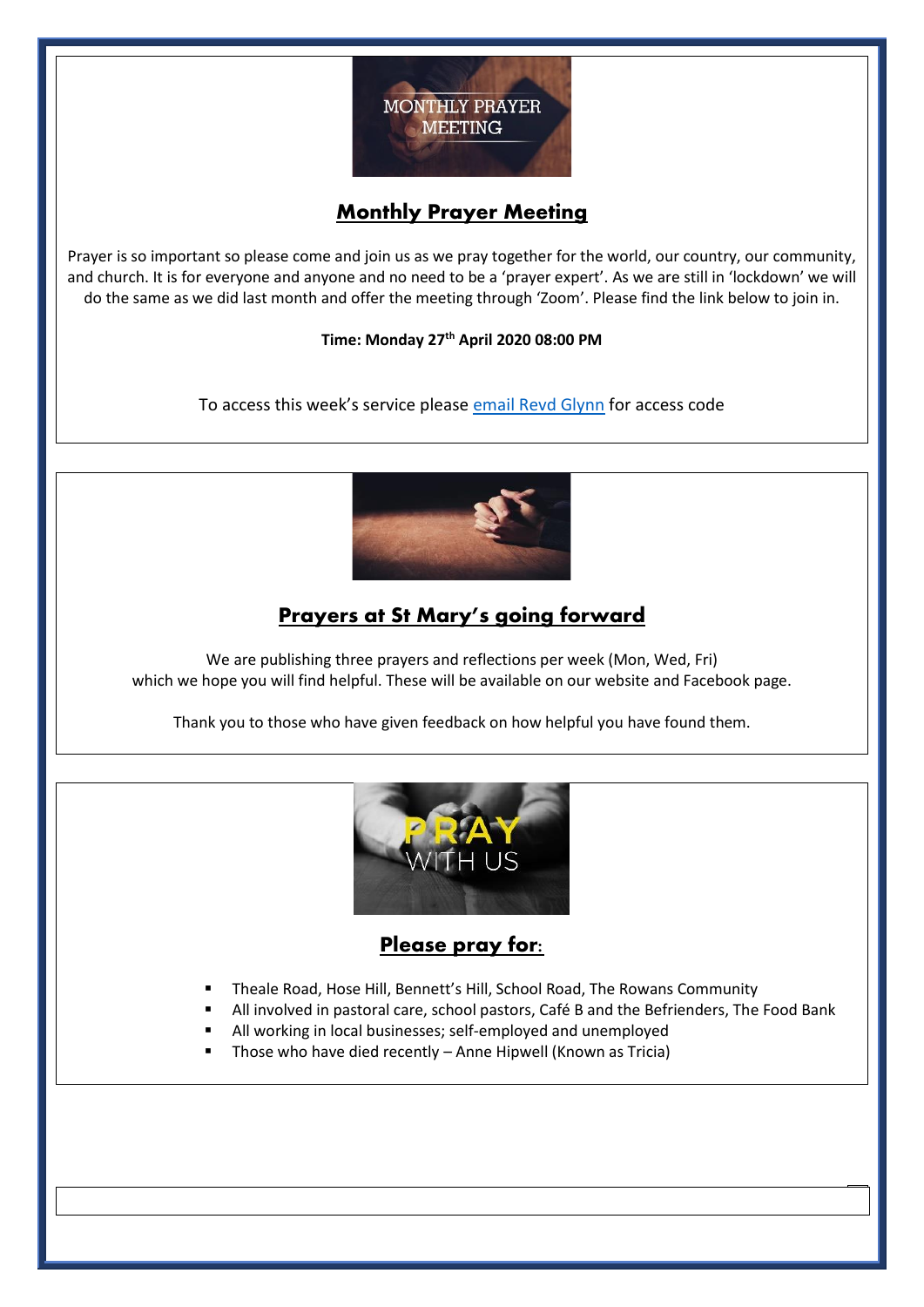

**News from 'Our Church Community'** 

# **We'd love to hear from you!**







We are so proud of Gill Sinclair who has composed a beautiful poignant song called 'Here'. It is based on her experience as a key worker at RBH and is well worth listening too. Please find th[e link](https://l.facebook.com/l.php?u=https%3A%2F%2Fwww.bbc.co.uk%2Fsounds%2Fplay%2Fp088vk6x&h=AT2LlaOCCoy-EJ6aM0eQwyYJLuEVZVwsbn7nRiBbUJo45-R1ht8Zky6Ss-g0RlwvNJXJWCw3vx_wgmkjmPrplQ-H2LjsOhvaxWxS1J28P385Tmpynds39QxWhRpw6C4f432fCZeArvqw6hAld2n6ye_HIG0by8w-N6nFPmkrQX2tCuP_ivuJ8jNSCbze8yRSo01LHOzKEp346UhkrsbbxsM5eu1LEoC1rkdKOAY-5lDJ-zbY5rbRNMSN8mQRG9Ysiw-iRG0iDMrxqLxrh8qKSZbtW6IQXOQgMlIHbQ2eJR1M-xPgkfFN7WZ0aqpPItoYL7Oa26VrMAtPLGEfJ-Qx6NvR1ouLw0YfReCixwr-Rlnp_rJBX4N4I11fn1RJZvarj4ynWeb58nyvwVHpz1W80qKn2vFZRczEjhr-tPWM0E6DLYLDh_2dzRBSZ_coX_0Ke0vhXIkIxuDRkA61y2Wwjm4yYnYLnxRdgkCI-V4W8bxEKeSVl7jrI3inftXKQd5lbbbzAOCtNnfpDoT-qLUiu4SpcFL7ZDWKlY-iLXGV6KSm_3ZKEZC6P0LNu8qHgkhLbPpRTGA3vP2xR2Yy7QAA5lq7l6qgE8QpUfrltRwozj1O52vKHEZ4t0DkYOaRsUhgtHGEu1Xt5JukdYikgYa_) to the song and where you can also hear an interview with Gill and the BBC radio Berkshire. God has blessed Gill with an amazing gift and we just give thanks that she has used and shared it with us all.

*Revd Glynn* 



Hi Everyone. I did not really believe that I could write a song and share it. But it was Spirit led and I was amazed last night when radio Berkshire asked if they could play it and talk to me. If you listen in at 2 hours and 31 minutes for 10 minutes you can hear my interview and the song. Without our church's lovely congregation encouraging me Sunday after Sunday I am sure this would never have happened.

*Gill Sinclair* 



At noon on November 13, 2010 these unsuspecting shoppers got a surprise while enjoying their lunch...

Although the [link](https://nam05.safelinks.protection.outlook.com/?url=https%3A%2F%2Fwww.youtube.com%2Fwatch%3Fv%3DSXh7JR9oKVE&data=02%7C01%7C%7C9e4f528339e64d9c0a1e08d7e6af844b%7C84df9e7fe9f640afb435aaaaaaaaaaaa%7C1%7C0%7C637231513825738882&sdata=E42h7wbSSND5j3w%2FoF%2Bic2KvvaVZwVHB7SnyMsTXXSA%3D&reserved=0) relates to a Christmas song it is very uplifting and worth a watch. (Should you get an advert come up first just press skip add.) *Brian Thatcher.* 

Do you have any stories which have helped your faith during our time of crisis which you might like to share?

If you have any prayer requests please let us know and we can forward on to our prayer team. If you have a request for a favourite hymn, let us know and we can pass this on to Gill.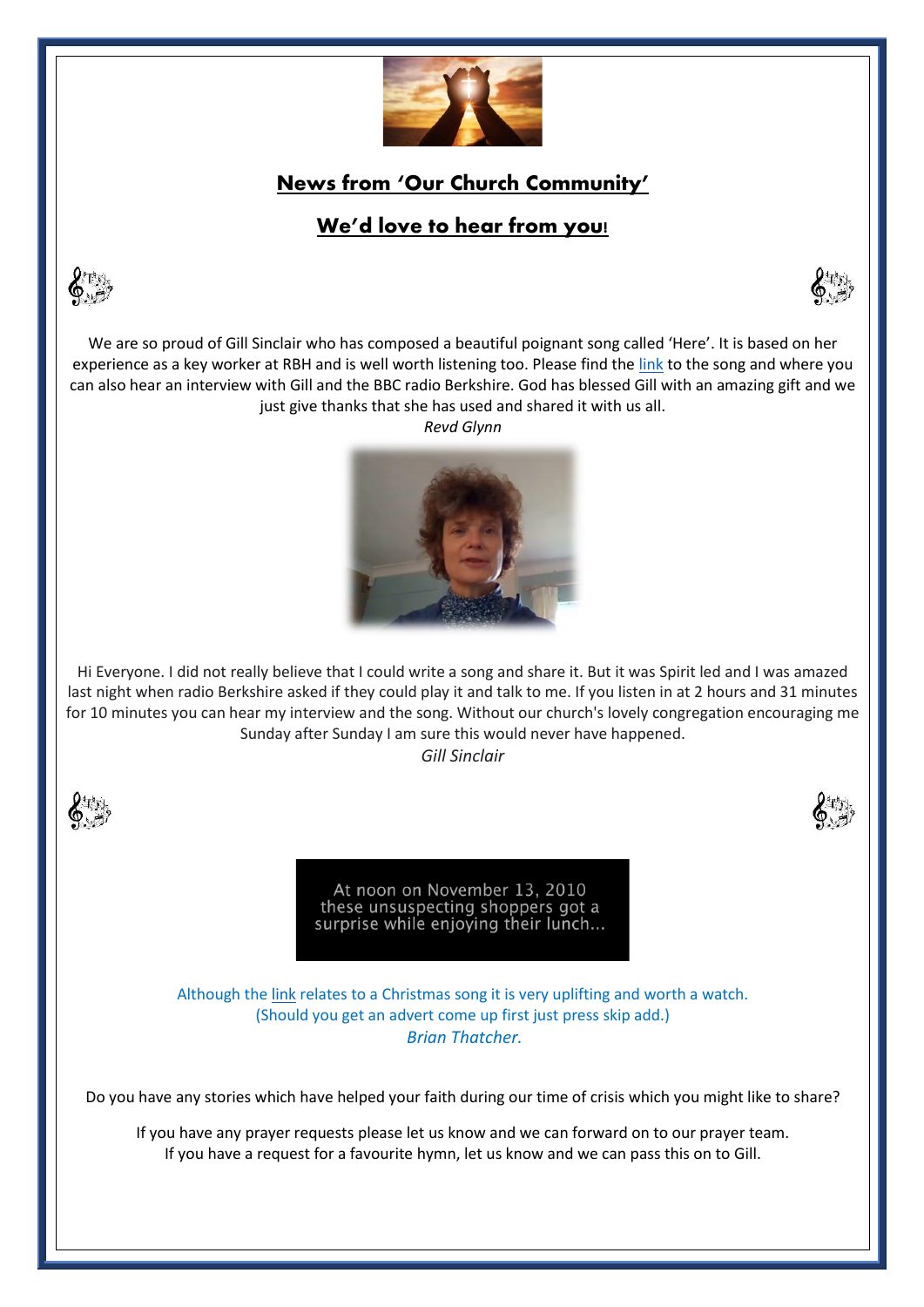Alison has kindly sent in pictures of her beautiful spring flowers in her garden this week.



*Alison Clare-Dalgleish*

Please send in any photos of the wonderful things you are doing at home during this time. Maybe you have seen wildlife and photographed on your daily walks?

Do you have any stories which have helped your faith during our time of crisis which you might like to share?

If you have any prayer requests please let us know and we can forward on to our prayer team. If you have a request for a favourite hymn, let us know and we can pass this on to Gill.



In light of the coronavirus situation, the Bible course has not been able to continue here at St Mary's.

The *Bible Course* has been adapted so that you can [watch the session videos](https://nam10.safelinks.protection.outlook.com/?url=https%3A%2F%2Fbiblesociety.cmail20.com%2Ft%2Fr-l-jhdukltd-ociikituu-y%2F&data=02%7C01%7C%7Cfd57895af51f4733569f08d7db934f7b%7C84df9e7fe9f640afb435aaaaaaaaaaaa%7C1%7C0%7C637219298040927676&sdata=0mtSFb%2FiBgKymiy5gKIQ5nx8eolQj7TI2g63ZPqCB%2BA%3D&reserved=0) online for free You can download the manual [here.](https://nam10.safelinks.protection.outlook.com/?url=https%3A%2F%2Fbiblesociety.cmail20.com%2Ft%2Fr-l-jhdukltd-ociikituu-j%2F&data=02%7C01%7C%7Cfd57895af51f4733569f08d7db934f7b%7C84df9e7fe9f640afb435aaaaaaaaaaaa%7C1%7C0%7C637219298040927676&sdata=WfKTIQ1j87TpMkYLpyuIsrDYJDsve9t8g3WHUIFTMdk%3D&reserved=0)

These Videos will be available to watch for a limited time online (at least until the end of August). We hope that this development will be helpful and encouraging to you at this challenging time.



- Do not forget to join in weekly at 8pm on Thursday nights, as we clap (or generally make a noise) to honour and show our support for everyone working so hard in the NHS as well as other keyworkers
- Reminder to place a candle in your window at 7pm on Sunday nights as a sign of hope and to show our prayer support for our neighbours and communities